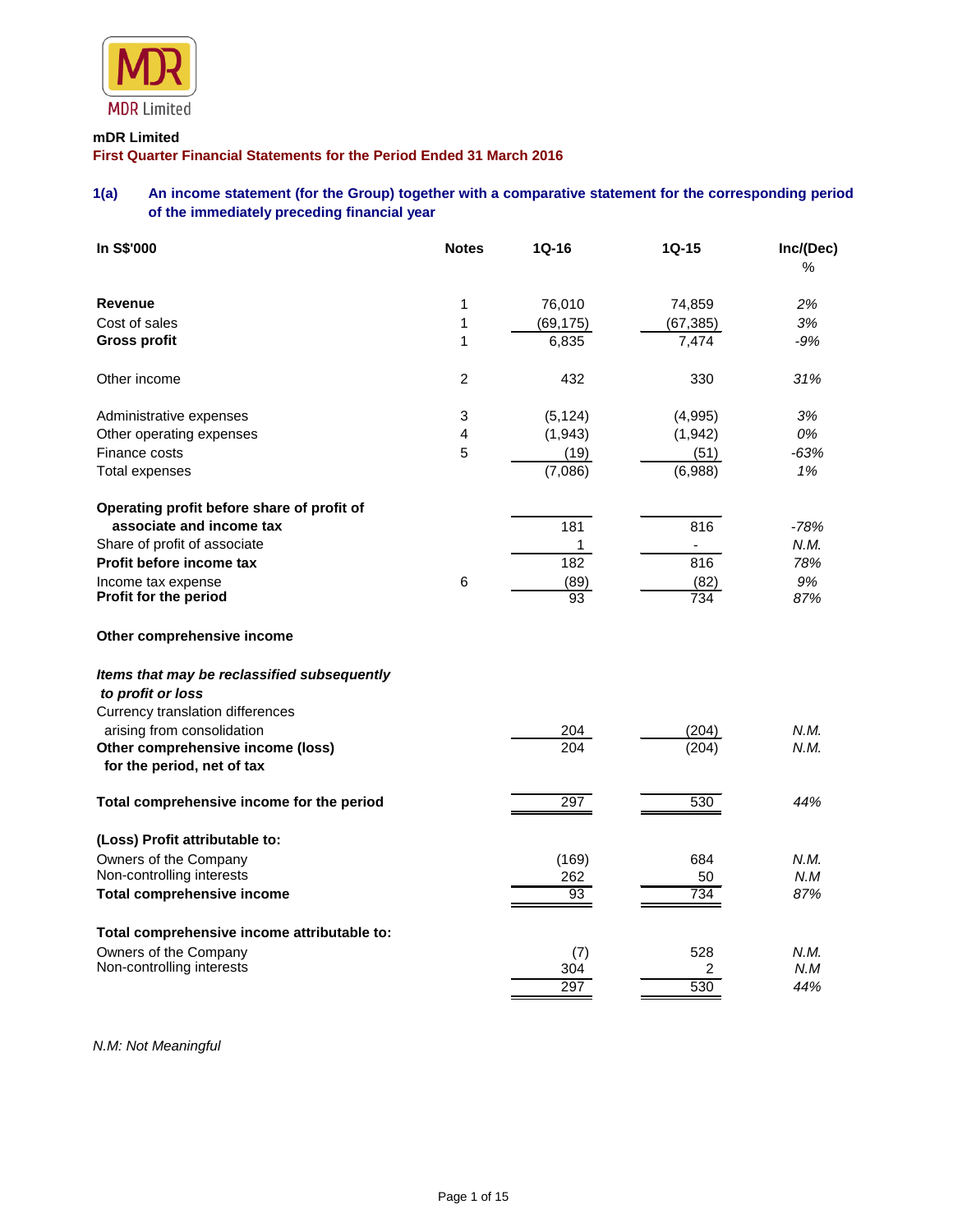### **1(a)(i) Breakdown and explanatory notes to the income statement**

#### **Note 1** Revenue, Cost of Sales and Gross Profit

The Group operates in three business segments – After Market Services (AMS), Distribution Management Solutions (DMS) and Digital Inkjet Printing for Out-Of-Home Advertising Solutions (DPAS).

The breakdown of revenue and cost of goods sold and spare parts are as follows:

| In S\$'000                                | $1Q-16$   | $1Q-15$   |
|-------------------------------------------|-----------|-----------|
| Revenue                                   |           |           |
| AMS                                       | 7,488     | 4,644     |
| <b>DMS</b>                                | 66,798    | 68,446    |
| <b>DPAS</b>                               | 1,724     | 1,769     |
|                                           | 76,010    | 74,859    |
| <b>Cost of Goods Sold and Spare Parts</b> |           |           |
| AMS                                       | (5,916)   | (3,205)   |
| <b>DMS</b>                                | (62, 015) | (63, 224) |
| <b>DPAS</b>                               | (1, 244)  | (956)     |
|                                           | (69,175)  | (67, 385) |
| <b>Gross Profit</b>                       |           |           |
| AMS                                       | 1,572     | 1,439     |
| <b>DMS</b>                                | 4,783     | 5,222     |
| <b>DPAS</b>                               | 480       | 813       |
|                                           | 6,835     | 7,474     |
| GP%                                       |           |           |
| AMS                                       | 21%       | 31%       |
| <b>DMS</b>                                | 7%        | 8%        |
| <b>DPAS</b>                               | 28%       | 46%       |
|                                           | 9%        | 10%       |

## **Note 2** Other income consists of the following:

| In S\$'000                  | $1Q-16$                  | $1Q-15$ |
|-----------------------------|--------------------------|---------|
| Interest income             | 46                       | 26      |
| Rental income               | 6                        | 68      |
| Liabilities written back    | ۰                        | 16      |
| Bad debts recovered - trade | $\overline{\phantom{a}}$ | 3       |
| Wage credit                 | 314                      | 181     |
| <b>Others</b>               | 66                       | 36      |
|                             | 432                      | 330     |

## **Note 3** Administrative expenses

The administrative expenses comprise mainly staff cost.

| In S\$'000                            | $1Q-16$ | $1Q-15$ |
|---------------------------------------|---------|---------|
| <b>Staff Cost</b>                     |         |         |
| AMS                                   | 1,313   | 1,055   |
| <b>DMS</b>                            | 2,136   | 2,411   |
| <b>DPAS</b>                           | 224     | 241     |
| Management and HQ support staff costs |         |         |
| (including Directors' fees)           | 529     | 535     |
|                                       | 4,202   | 4.242   |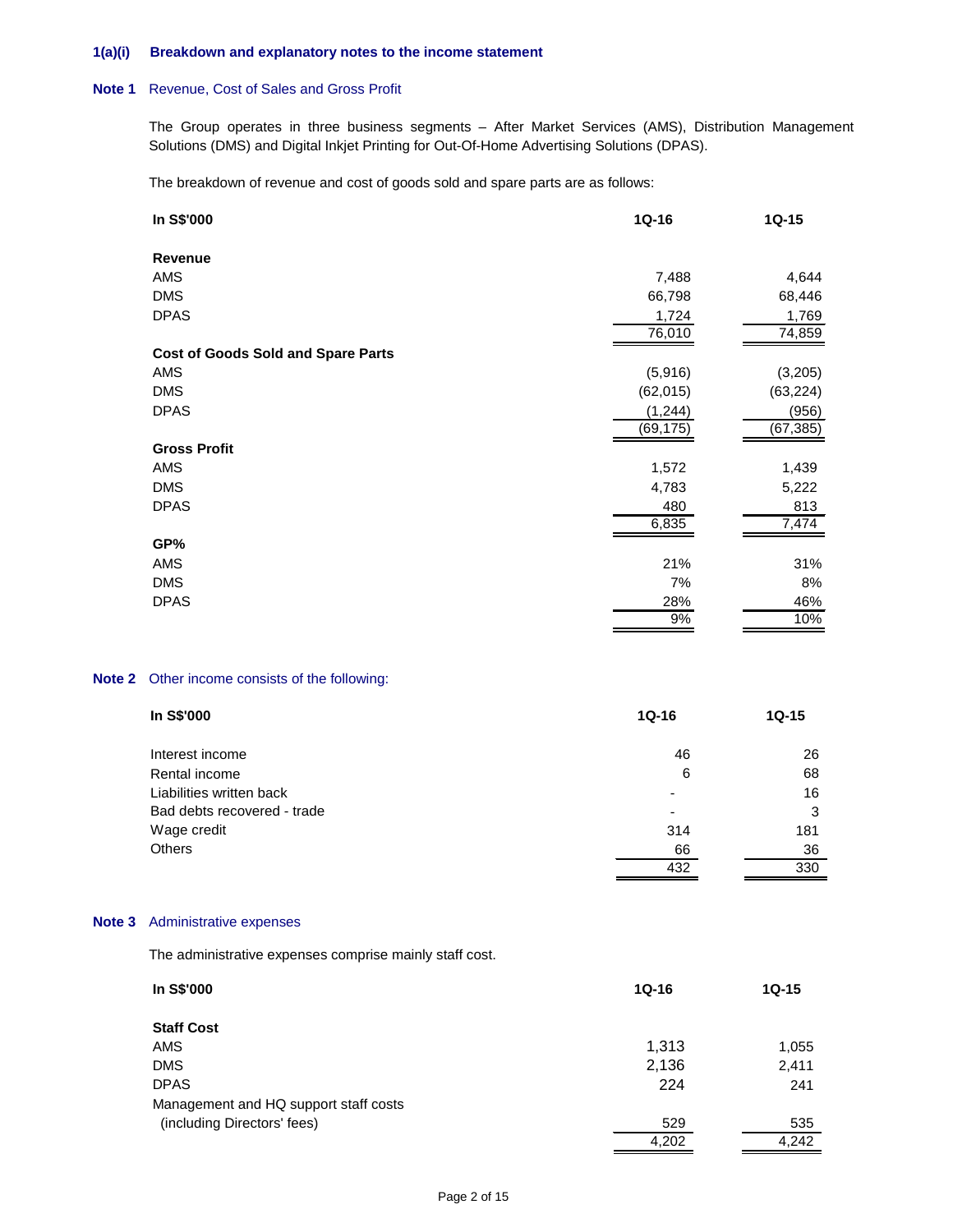With a 61% increase in AMS revenue in 1Q-16 compared to 1Q-15, AMS staff costs had also increased, due to higher headcount required to support the operations.

## **Note 4** Other operating expenses consist of the following:

| In S\$'000                                           | $10 - 16$ | $10 - 15$ |
|------------------------------------------------------|-----------|-----------|
| Rental expenses                                      | 1.315     | 1,599     |
| Depreciation expenses                                | 387       | 458       |
| Plant and equipment written off                      | 57        |           |
| Loss on disposal of plant and equipment              | 4         |           |
| Reversal of allowance for doubtful trade receivables |           | (30)      |
| Allowance for doubtful other receivables             |           | 8         |
| Allowance for inventories                            | 126       | 188       |
| Inventories written off                              |           | 11        |
| Foreign currency exchange loss (gain)                | 54        | (294)     |
|                                                      | 1.943     | 1.942     |

Lower allowance for inventories in 1Q-16 was due to a lower general stock provision made against its handset inventory.

#### **Note 5** Finance costs

Finance costs comprise interests on finance leases and short-term bank borrowings.

#### **Note 6** Income tax expenses

The tax expense provision is calculated for profitable subsidiaries before group relief is taken into consideration.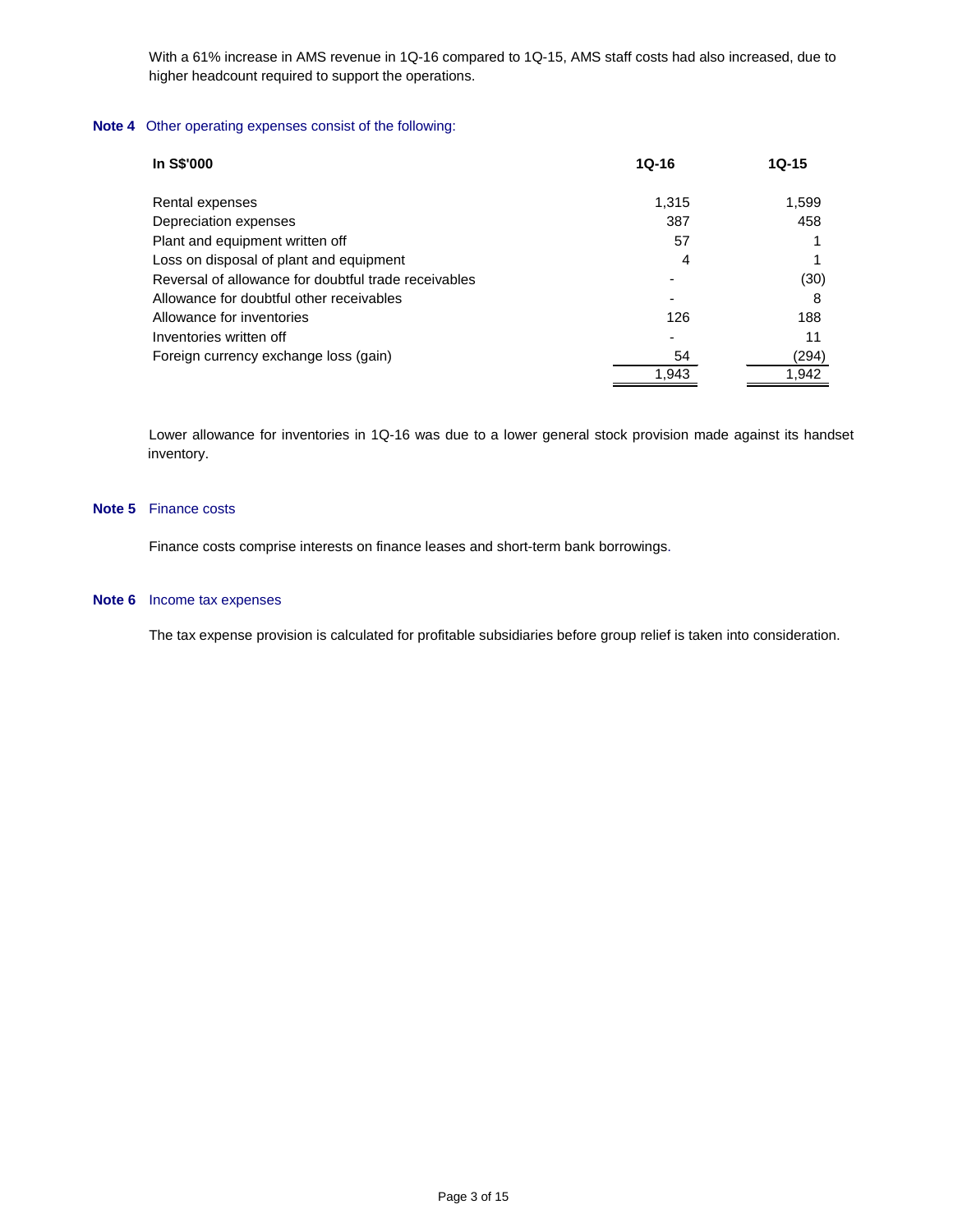**1(b)(i) Statement of financial position (for the issuer and Group), together with a comparative statement as at the end of the immediately preceding financial year**

|                                                    |                | Group     |           | Company   |           |
|----------------------------------------------------|----------------|-----------|-----------|-----------|-----------|
| In S\$'000                                         | <b>Notes</b>   | 31-Mar-16 | 31-Dec-15 | 31-Mar-16 | 31-Dec-15 |
| <b>ASSETS</b>                                      |                |           |           |           |           |
| <b>Current assets</b>                              |                |           |           |           |           |
| Cash and bank balances                             |                | 31,441    | 30,849    | 19,539    | 19,154    |
| Trade receivables                                  | 1              | 17,838    | 18,763    | 3,449     | 2,873     |
| Other receivables and prepayments                  | $\overline{c}$ | 5,770     | 5,877     | 15,745    | 17,437    |
| Inventories                                        | 3              | 22,147    | 17,541    | 2,072     | 1,735     |
| <b>Total current assets</b>                        |                | 77,196    | 73,030    | 40,805    | 41,199    |
| <b>Non-current assets</b>                          |                |           |           |           |           |
| Investment in subsidiaries                         |                |           |           | 20,895    | 20,895    |
| Investment in an associate                         |                | 10        | 8         |           |           |
| Plant and equipment                                |                | 3,915     | 4,190     | 365       | 382       |
| Goodwill                                           |                | 2,798     | 2,798     |           |           |
| Prepayments                                        | $\overline{c}$ | 82        | 86        |           |           |
| <b>Total non-current assets</b>                    |                | 6,805     | 7,082     | 21,260    | 21,277    |
| <b>Total assets</b>                                |                | 84,001    | 80,112    | 62,065    | 62,476    |
| <b>Current liabilities</b>                         |                |           |           |           |           |
| Trade payables                                     | 4              | 14,916    | 10,204    | 2,731     | 2,214     |
| Other payables                                     | 5              | 6,420     | 7,545     | 864       | 1,244     |
| Current portion of finance leases                  |                | 442       | 419       | 81        | 80        |
| Income tax payable                                 |                | 260       | 175       |           |           |
| <b>Total current liabilities</b>                   |                | 22,038    | 18,343    | 3,676     | 3,538     |
| <b>Non-current liabilities</b>                     |                |           |           |           |           |
| Finance leases                                     |                | 805       | 887       | 113       | 133       |
| Deferred tax liabilities                           |                | 130       | 151       |           |           |
| <b>Total non-current liabilities</b>               |                | 935       | 1,038     | 113       | 133       |
| Capital, reserves and<br>non-controlling interests |                |           |           |           |           |
| Share capital                                      |                | 153,652   | 153,652   | 153,652   | 153,652   |
| Capital reserve                                    |                | (859)     | (859)     | 22        | 22        |
| Share options reserve                              |                | 311       | 316       | 311       | 316       |
| Foreign currency translation reserve               |                | (510)     | (672)     |           |           |
| <b>Accumulated losses</b>                          |                | (90,042)  | (89, 878) | (95, 709) | (95, 185) |
| Equity attributable to owners of the               |                |           |           |           |           |
| Company                                            |                | 62,552    | 62,559    | 58,276    | 58,805    |
| Non-controlling interests                          |                | (1,524)   | (1,828)   |           |           |
| <b>Total equity</b>                                |                | 61,028    | 60,731    | 58,276    | 58,805    |
| <b>Total liabilities and equity</b>                |                | 84,001    | 80,112    | 62,065    | 62,476    |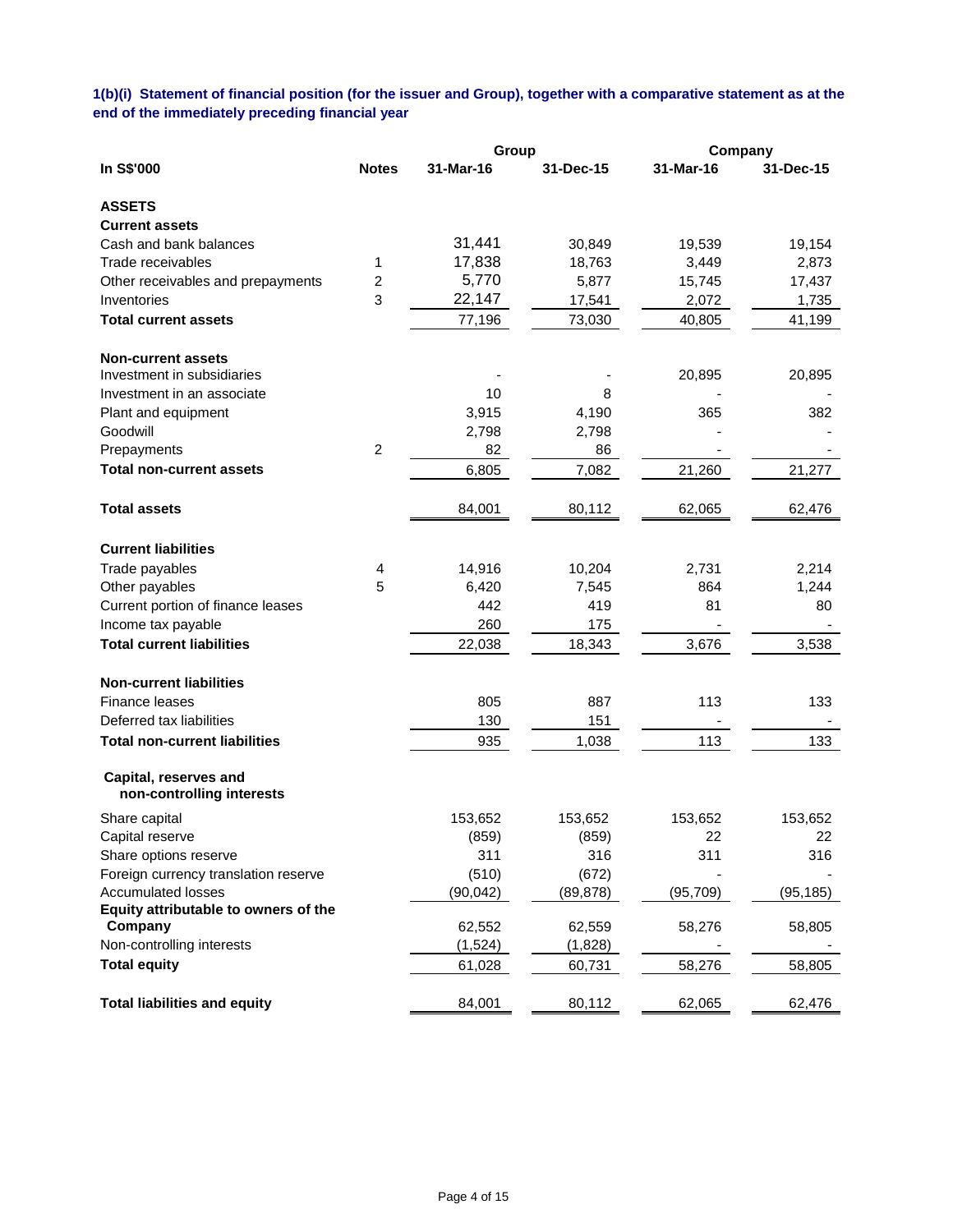#### **Notes**

## **1 Trade receivables**

The Group's trade receivables turnover as at 31 March 2016 is 22 days (31 December 2015: 25 days).

## **2 Other receivables and prepayments**

The Group's other receivables and prepayments mainly consist of the following:

| S\$'000                   | 31-Mar-16 | 31-Dec-15 |
|---------------------------|-----------|-----------|
| Rental deposits           | 1.502     | 1.518     |
| Other receivables         | 3.282     | 3.449     |
| Prepayments - current     | 604       | 618       |
| Prepayments - non-current | 82        | 86        |

Other receivables of \$3.3 million as at 31 March 2016 comprised mainly of \$2.2 million to be received from principals in relation to sell through, advertising and promotion support.

Prepayments of \$0.7 million as at 31 March 2016 comprised mainly of prepaid rental for premises of \$0.3 million.

#### **3 Inventories**

The Group's inventory turnover for the quarter ended 31 March 2016 is 26 days (31 December 2015: 22 days).

Group inventories as at 31 March 2016 stood at \$22.1 million (31 December 2015: \$17.5 million) with the increase in inventory holding due mainly to the purchase of new handset models towards period end to meet the new product launches towards end March, and higher inventory of prepaid cards held by our Myanmar operations to meet growing demand.

#### **4 Trade payables**

The Group's trade payables turnover as at 31 March 2016 is 16 days (31 December 2015: 17 days).

## **5 Other payables**

The Group's other payables mainly consist of the following:

| <b>S\$'000</b>                                                | 31-Mar-16 | 31-Dec-15 |
|---------------------------------------------------------------|-----------|-----------|
| Advertising, promotion and sell through funds from principals | 1.202     | 1.411     |
| Other payables to third parties                               | 408       | 567       |
| Accrued staff costs                                           | 723       | 1,270     |
| Rebates owing to franchisees                                  | 297       | 376       |
| Accrued purchases                                             | 148       | 332       |
| Provision for restructuring costs                             | 70        | 123       |
| Other accrued operating expenses                              | 987       | 896       |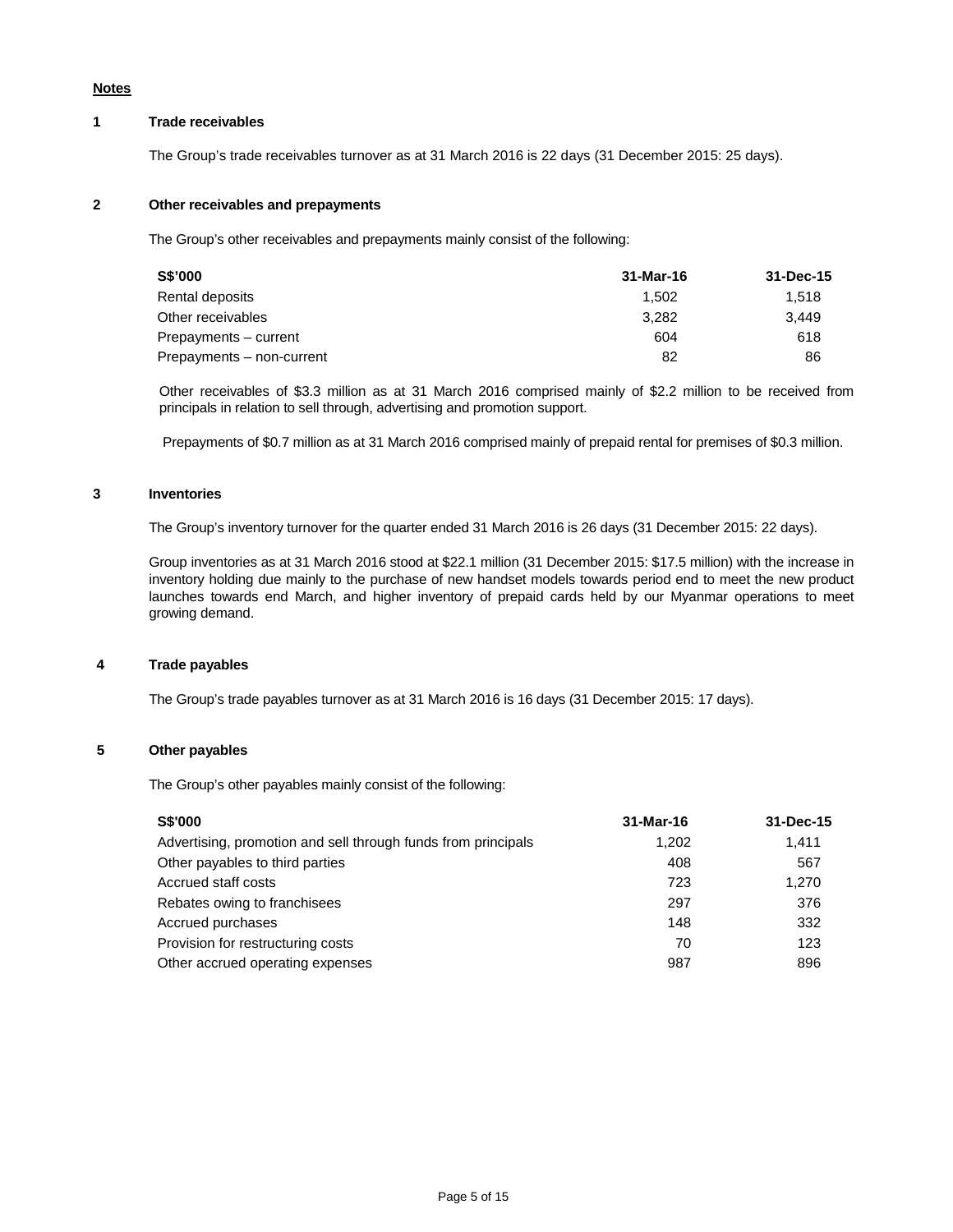# **1(b)(ii) Aggregate amount of Group's borrowings and debt securities**

## **Amount repayable in one year or less, or on demand**

| As at 31-Mar-16     |                       | As at 31-Dec-15   |                          |
|---------------------|-----------------------|-------------------|--------------------------|
| Secured<br>(\$'000) | Unsecured<br>(\$'000) | Secured<br>\$'000 | Unsecured<br>(\$'000)    |
| 442                 | -                     | 419               | $\overline{\phantom{0}}$ |

## **Amount repayable after one year**

| As at 31-Mar-16     |                       | As at 31-Dec-15            |                              |
|---------------------|-----------------------|----------------------------|------------------------------|
| Secured<br>(\$'000) | Unsecured<br>(\$'000) | <b>Secured</b><br>(\$'000) | <b>Unsecured</b><br>(\$'000) |
| 805                 | -                     | 887                        | $\overline{\phantom{0}}$     |

## **Details of collateral**

The secured borrowings comprise of outstanding finance lease of \$1.2 million on certain motor vehicles and machinery.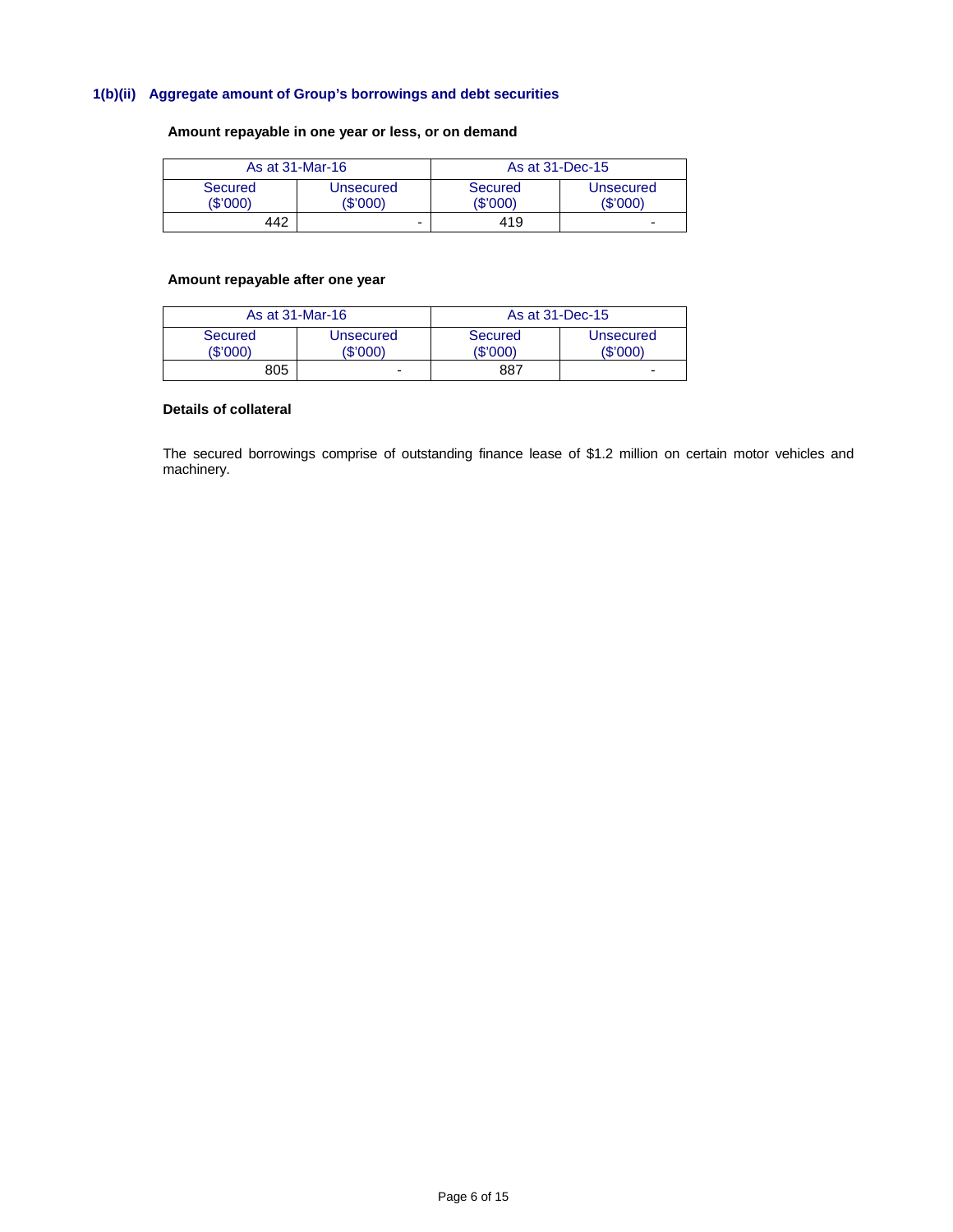# **1(c) A statement of cash flows (for the Group), together with a comparative statement for the corresponding period of the immediately preceding financial year**

| In S\$'000                                                                      | 1Q-16    | $1Q-15$  |
|---------------------------------------------------------------------------------|----------|----------|
| <b>Operating activities</b>                                                     |          |          |
| Profit before income tax                                                        | 182      | 816      |
| Adjustments for:                                                                |          |          |
| Depreciation expense                                                            | 387      | 458      |
| Interest expense                                                                | 19       | 51       |
| Interest income                                                                 | (46)     | (26)     |
| Loss on disposal of plant and equipment                                         | 4        | 1        |
| Plant and equipment written off                                                 | 57       | 1        |
| Allowance for inventories                                                       | 126      | 188      |
| Inventories written off<br>Reversal of allowance for doubtful trade receivables |          | 11       |
| Allowance for doubtful other receivables                                        |          | (30)     |
| Share-based payments                                                            |          | 8<br>11  |
| Liabilities written back                                                        |          | (16)     |
| Net foreign exchange loss (gain)                                                | 190      | (212)    |
|                                                                                 |          |          |
| Operating cash flows before movements in working capital                        | 919      | 1,261    |
| Trade receivables                                                               | 925      | 4,288    |
| Other receivables and prepayments                                               | (120)    | (1, 211) |
| Inventories                                                                     | (4, 732) | (5, 403) |
| Trade payables                                                                  | 4,712    | (486)    |
| Other payables                                                                  | (1, 116) | (1,328)  |
| Cash generated from (used in) operations                                        | 588      | (2,879)  |
| Interest received                                                               | 46       | 26       |
| Income tax refund (paid)                                                        | 206      | (228)    |
| Net cash generated from (used in) operating activities                          | 840      | (3,081)  |
| <b>Investing activities</b>                                                     |          |          |
| Proceeds from disposal of plant and equipment                                   | 9        |          |
| Purchase of plant and equipment                                                 | (135)    | (153)    |
| Net cash used in investing activities                                           | (126)    | (153)    |
| <b>Financing activities</b>                                                     |          |          |
| Interest paid                                                                   | (19)     | (51)     |
| Repayment of obligations under finance leases                                   | (104)    | (130)    |
| Repayment of bank borrowings                                                    |          | (550)    |
| Net cash used in financing activities                                           | (123)    | (731)    |
|                                                                                 |          |          |
| Net increase (decrease) in cash and cash equivalents                            | 591      | (3,965)  |
| Cash and cash equivalents at beginning of period                                | 30,809   | 31,699   |
| Cash and cash equivalents at end of period (Note A)                             | 31,400   | 27,734   |
|                                                                                 |          |          |

## **Note**

# **A. Cash and cash equivalent at end of period comprise of:**

| In S\$'000                | $10-16$ | $1Q-15$ |
|---------------------------|---------|---------|
| Cash                      | 31.441  | 27.778  |
| Less: Cash pledged        | (41)    | (44)    |
| Cash and cash equivalents | 31,400  | 27.734  |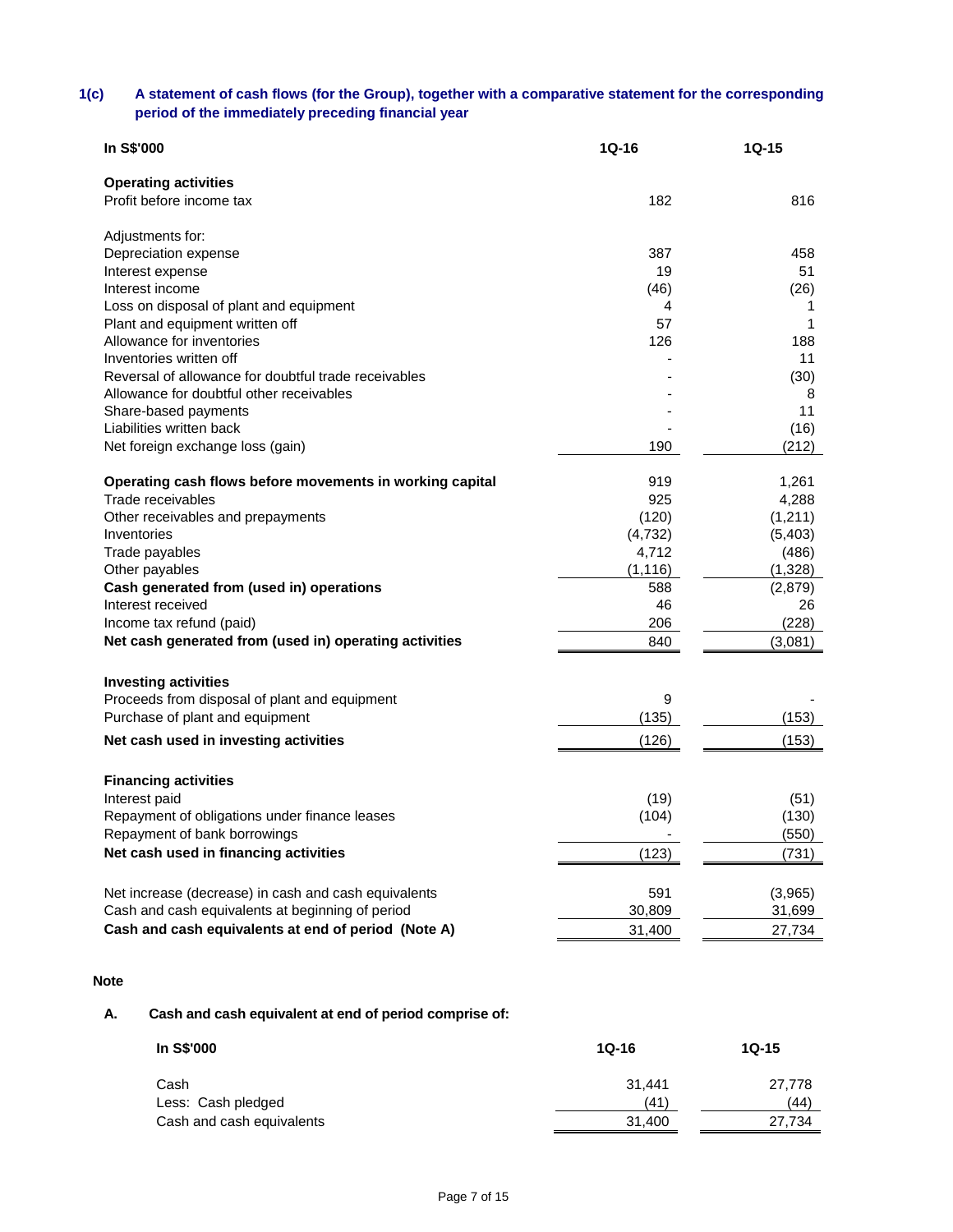**1(d)(i) A statement (for the issuer and Group) showing either (i) all changes in equity or (ii) changes in equity other than those arising from capitalisation issues and distributions to shareholders, together with a comparative statement for the corresponding period of the immediately preceding financial year**

|                                                         |              |         | <b>Share</b>    | <b>Currency</b> |             | Attributable |                 |        |
|---------------------------------------------------------|--------------|---------|-----------------|-----------------|-------------|--------------|-----------------|--------|
|                                                         | <b>Share</b> | Capital | options         | translation     | Accumulated | to equity    | Non-controlling |        |
| <b>In S\$'000</b>                                       | capital      | reserve | reserve         | reserve         | losses      | the          | interests       | Total  |
| Group                                                   |              |         |                 |                 |             |              |                 |        |
| Balance as at 1 January 2016                            | 153,652      | (859)   | 316             | (672)           | (89, 878)   | 62,559       | (1,828)         | 60,731 |
| Total comprehensive income (loss) for the period        |              |         |                 |                 |             |              |                 |        |
| (Loss) Profit for the period                            |              |         |                 |                 | (169)       | (169)        | 262             | 93     |
| Other comprehensive income for the period               |              |         |                 | 162             |             | 162          | 42              | 204    |
| <b>Total</b>                                            |              |         |                 | 162             | (169)       | (7)          | 304             | 297    |
| Transactions with owners, recognised directly in equity |              |         |                 |                 |             |              |                 |        |
| Transfer between reserves upon expiry of share options  |              |         | (5)             |                 | 5           |              |                 |        |
| <b>Total</b>                                            |              |         | (5)             |                 | 5           |              |                 |        |
| Balance as at 31 March 2016                             | 153,652      | (859)   | 311             | (510)           | (90, 042)   | 62,552       | (1,524)         | 61,028 |
|                                                         |              |         |                 |                 |             |              |                 |        |
| Balance as at 1 January 2015                            | 153,652      | (859)   | 277             | 56              | (93, 938)   | 59,188       | (771)           | 58,417 |
| Total comprehensive income (loss) for the period        |              |         |                 |                 |             |              |                 |        |
| Profit for the period                                   |              |         |                 |                 | 684         | 684          | 50              | 734    |
| Other comprehensive loss for the period                 |              |         |                 | (156)           |             | (156)        | (48)            | (204)  |
| <b>Total</b>                                            |              |         |                 | (156)           | 684         | 528          | $\overline{2}$  | 530    |
| Transactions with owners, recognised directly in equity |              |         |                 |                 |             |              |                 |        |
| Recognition of share-based payments                     |              |         | 11              |                 |             | 11           |                 | 11     |
| Total                                                   |              |         | $\overline{11}$ |                 |             | 11           |                 | 11     |
| Balance as at 31 March 2015                             | 153,652      | (859)   | 288             | (100)           | (93, 254)   | 59,727       | (769)           | 58,958 |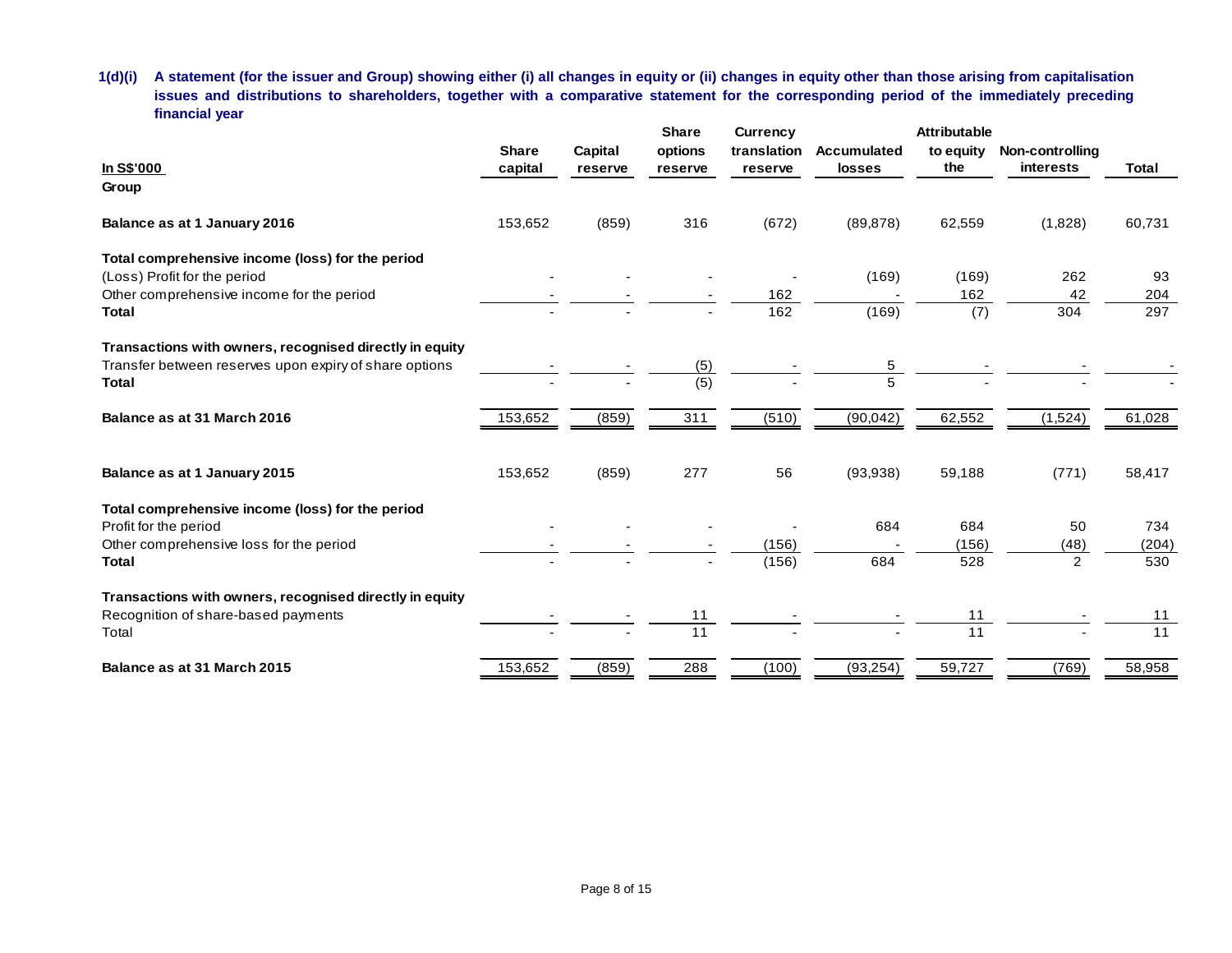| In S\$'000<br>Company                                                                                                      | <b>Share</b><br>capital | Capital<br>reserve | <b>Share</b><br>options<br>reserve | Accumulated<br><b>losses</b> | Total    |
|----------------------------------------------------------------------------------------------------------------------------|-------------------------|--------------------|------------------------------------|------------------------------|----------|
| Balance as at 1 January 2016                                                                                               | 153,652                 | 22                 | 316                                | (95, 185)                    | 58,805   |
| Loss for the period, representing total comprehensive loss for the period                                                  |                         |                    |                                    | (529)                        | (529)    |
| Transactions with owners, recognised directly in equity<br>Transfer between reserves upon expiry of share options<br>Total |                         |                    | (5)<br>(5)                         | 5<br>5                       |          |
| Balance as at 31 March 2016                                                                                                | 153,652                 | 22                 | 311                                | (95, 709)                    | 58,276   |
| Balance as at 1 January 2015                                                                                               | 153,652                 | 22                 | 277                                | (96, 227)                    | 57,724   |
| Profit for the period, representing total comprehensive profit for the period                                              |                         |                    |                                    | 118                          | 118      |
| Transactions with owners, recognised directly in equity<br>Recognition of share-based payments<br>Total                    |                         |                    | 11<br>11                           |                              | 11<br>11 |
| Balance as at 31 March 2015                                                                                                | 153,652                 | 22                 | 288                                | (96, 109)                    | 57,853   |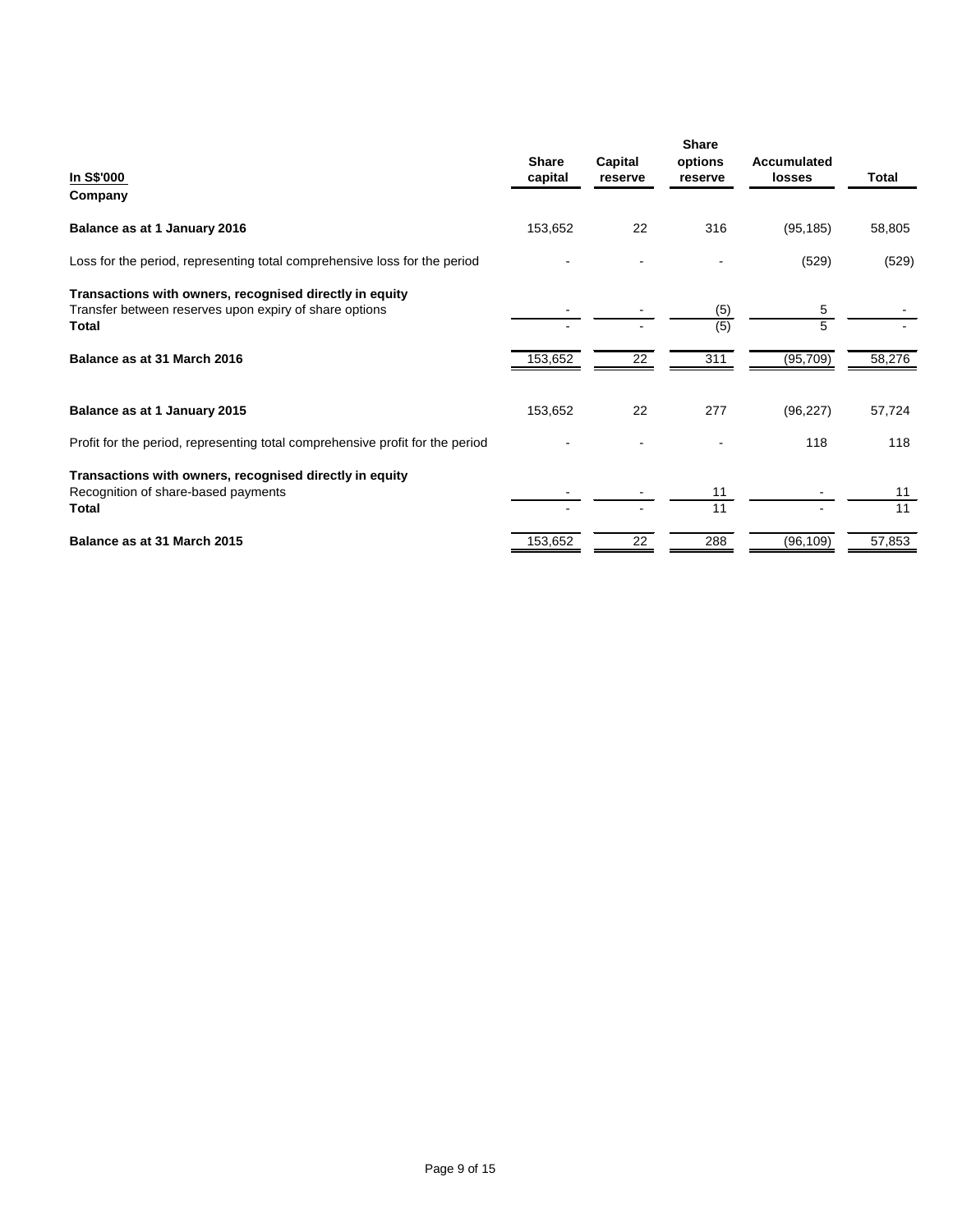**1(d)(ii) Details of any changes in the Company's share capital arising from rights issue, bonus issue, share buybacks, exercise of share options or warrants, conversion of other issues of equity securities, issue of shares for cash or as consideration for acquisition or for any other purpose since the end of the previous period reported on. State also the number of shares that may be issued on conversion of all the outstanding convertibles as at the end of the current financial period reported on and as at the end of the corresponding period of the immediately preceding financial year**

#### **Issued Share Capital**

There were no movements in the Company's issued share capital for the quarter ended 31 March 2016 and 31 March 2015.

As at 31 March 2016, the Company's issued and paid-up capital was \$153,652,141 (Q1-15: \$153,652,141) divided into 12,528,241,084 (Q1-15: \$12,528,241,084) shares.

#### **Share options**

The Company had a share option scheme known as mDR Limited Share Option Scheme 2003 which was approved by members of the Company at the Extraordinary General Meeting held on 13 January 2003. The Scheme expired on 12 January 2013. Upon expiration of the Scheme, no further share option can be granted but the provisions of the Scheme will remain in full force and effect in respect of any share options granted prior to the expiration but not exercised at the time of expiration.

At 31 March 2016, there were 43,485,000 (31 March 2015: 45,155,000) outstanding share options which would entitle the holders to subscribe for a total of 43,485,000 (31 March 2015: 45,155,000) ordinary shares. If exercised, these share options represent approximately 0.35% of the share capital consisting of 12,528,241,084 issued shares at 31 March 2016.

#### **1(d)(iii) To show the total number of issued shares excluding treasury shares as at the end of the current financial period and as at the end of the immediately preceding year.**

|                    | <b>Number of ordinary shares</b> |                       |  |
|--------------------|----------------------------------|-----------------------|--|
|                    | 31-Mar-16                        | $31 - Dec - 15$       |  |
| Issued and paid up | 12,528,241,084                   | <u>12,528,241,084</u> |  |

**1(d)(iv) A statement showing all sales, transfers, disposal, cancellation and/or use of treasury shares as at the end of the current financial period reported on.**

Not applicable

#### **2. Whether the figures have been audited, or reviewed and in accordance with which standard**

The figures have not been audited or reviewed by the auditors of the Company.

### **3. Where the figures have been audited or reviewed, the auditors' report (including any qualifications or emphasis of matter)**

Not applicable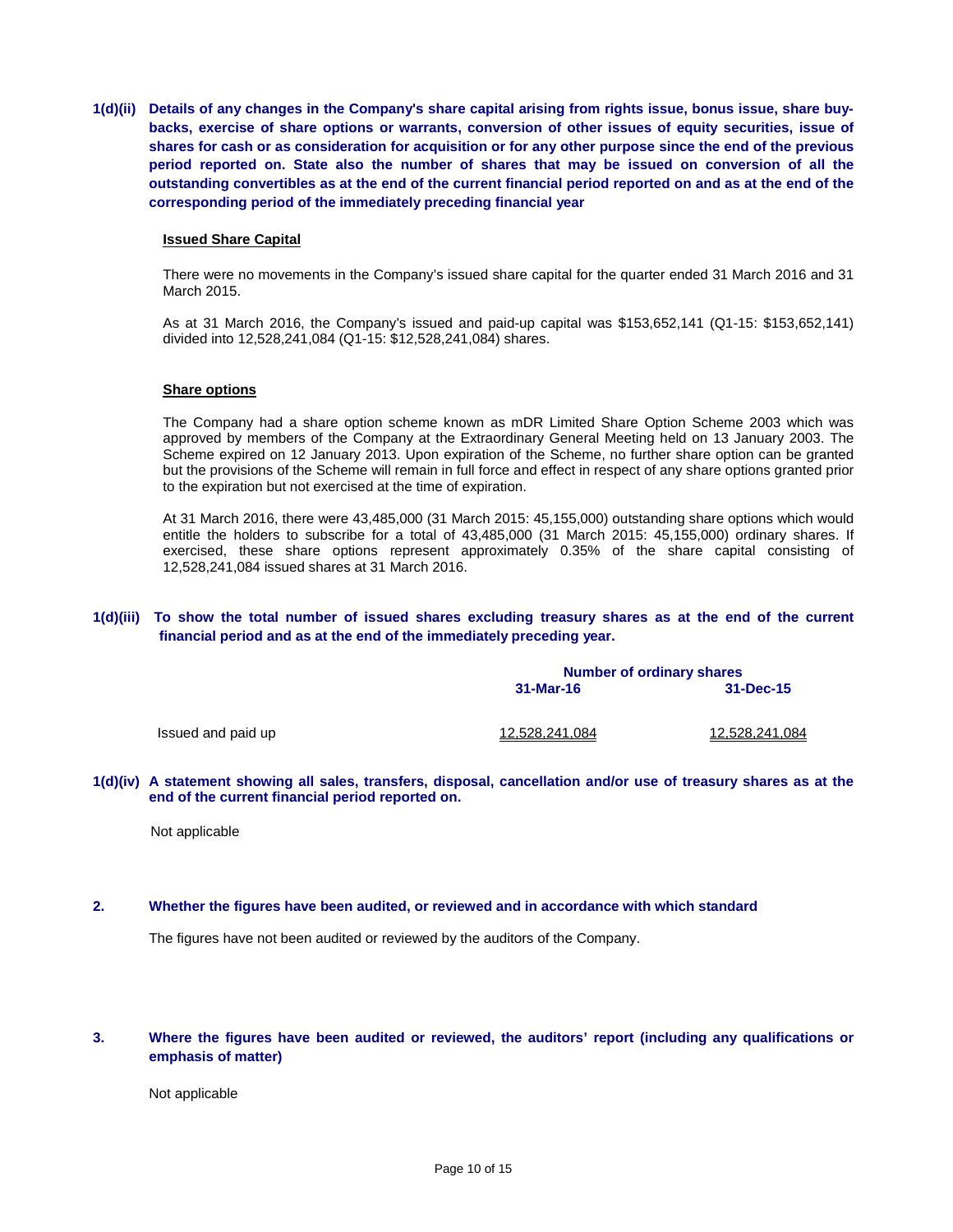## **4. Whether the same accounting policies and methods of computation as in the issuer's most recently audited annual financial statements have been applied**

The Group has applied the same accounting policies and methods of computation in the financial statements for the current financial period as compared with those used in the audited financial statements for the financial year ended 31 December 2015.

## **5. If there are any changes in the accounting policies and methods of computation, including any required by an accounting standard, what has changed, as well as the reasons for, and the effect of, the change**

The Group has adopted all the new and revised Singapore Financial Reporting Standards ("FRS") for accounting periods beginning 1 January 2016, where applicable.

The adoption of new / revised FRS and INT FRS does not result in changes to the Group's and the Company's accounting policies and has no material effect on the amounts reported for the current or prior period.

## **6. Earnings per ordinary share of the Group for the current period reported on and the corresponding period of the immediately preceding financial year, after deducting any provision for preference dividends**

| (Losses) Earnings per ordinary share           | $1Q-16$      | $10 - 15$    |  |
|------------------------------------------------|--------------|--------------|--|
| (based on consolidated net (loss) profit       | <b>Cents</b> | <b>Cents</b> |  |
| attributable to equity holders of the Company) |              |              |  |
| - Basic                                        | (0.001)      | 0.005        |  |
| - Fully diluted                                | (0.001)      | 0.005        |  |

Basic earnings per ordinary share is computed based on the weighted average number of shares in issue during the period of 12,528,241,084 (1Q-15: 12,528,241,084).

In 1Q-15, fully diluted earnings per ordinary share is computed based on the weighted average number of shares during the period adjusted for the effect of all potential dilutive ordinary shares of 12,528,241,084.

In 1Q-16, the share options were antidilutive and hence disregarded in the calculation of diluted losses per share.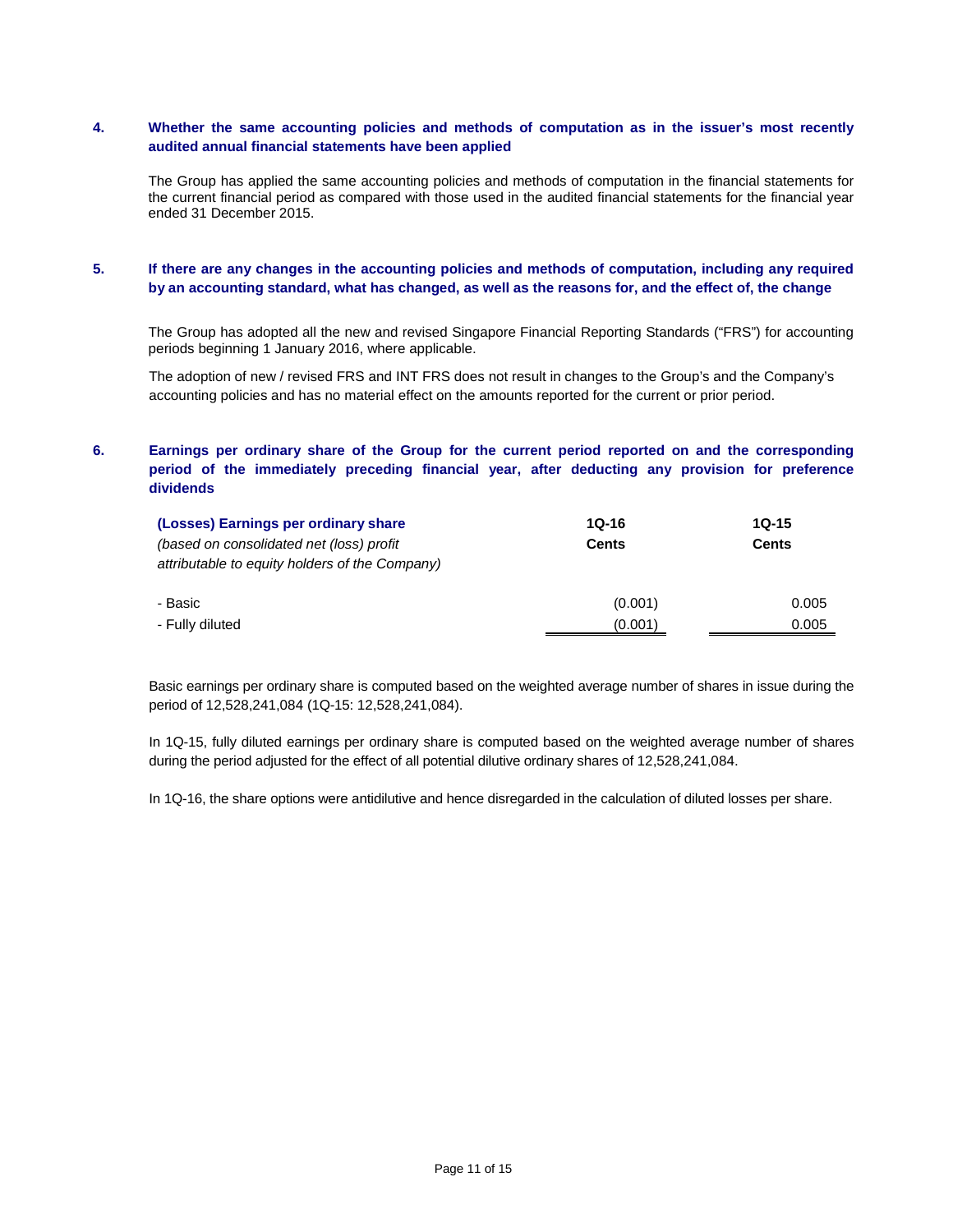## **7. Net asset value (for the issuer and Group) per ordinary share based on issued share capital of the issuer at the end of the (a) current period reported on and (b) immediately preceding financial year**

|                             |              | Group        | Company      |              |  |
|-----------------------------|--------------|--------------|--------------|--------------|--|
|                             | 31-Mar-16    | 31-Dec-15    | 31-Mar-16    | 31-Dec-15    |  |
|                             | <b>Cents</b> | <b>Cents</b> | <b>Cents</b> | <b>Cents</b> |  |
| Net Asset Value ("NAV") per |              |              |              |              |  |
| share                       | 0.50         | 0.50         | 0.47         | 0.47         |  |

The NAV per share as at 31 March 2016 is calculated based on 12,528,241,084 (31 December 2015: 12,528,241,084) ordinary shares.

## **8. A review of the performance of the Group, to the extent necessary for a reasonable understanding of the Group's business. The review must discuss any significant factors that affected the turnover, costs, and earnings of the Group for the current financial period reported on, including (where applicable) seasonal or cyclical factors. It must also discuss any material factors that affected the cash flow, working capital, assets or liabilities of the Group during the current financial period reported on**

#### **Revenue and Profit after income tax**

The Group's revenue for 1Q-16 increased by 2% from \$74.9 million to \$76 million due mainly to the increase in revenue from AMS business. Revenue from the DMS and DPAS businesses however decreased by 2% and 3% respectively, from \$68.4 million to \$66.8 million and from \$1.8 million to \$1.7 million respectively in 1Q-16.

The Group's gross profit margin for 1Q-16 reduced to 9%. AMS margins were lower in the quarter due to higher cost of repairs. Gross margin for DPAS declined due to the increase in its imported raw material costs arising from the weaker Ringgit.

This resulted in a decrease of the Group's profits from \$0.7 million in 1Q-15 to \$0.1 million in 1Q-16.

### **9. Where a forecast, or a prospect statement, has been previously disclosed to shareholders, any variance between it and the actual results**

Not applicable

## **10. A commentary at the date of the announcement of the competitive conditions of the industry in which the Group operates and any known factors or events that may affect the Group in the next reporting period and the next 12 months**

The Group expects the performance of its various local and overseas businesses to continue to be tempered by the uncertain global and local economic outlook, in addition to a challenging retail environment in Singapore. Operational and cost efficiencies will remain key focus areas in running the existing businesses, while the Group explores new growth areas to strengthen its revenue streams in the long term.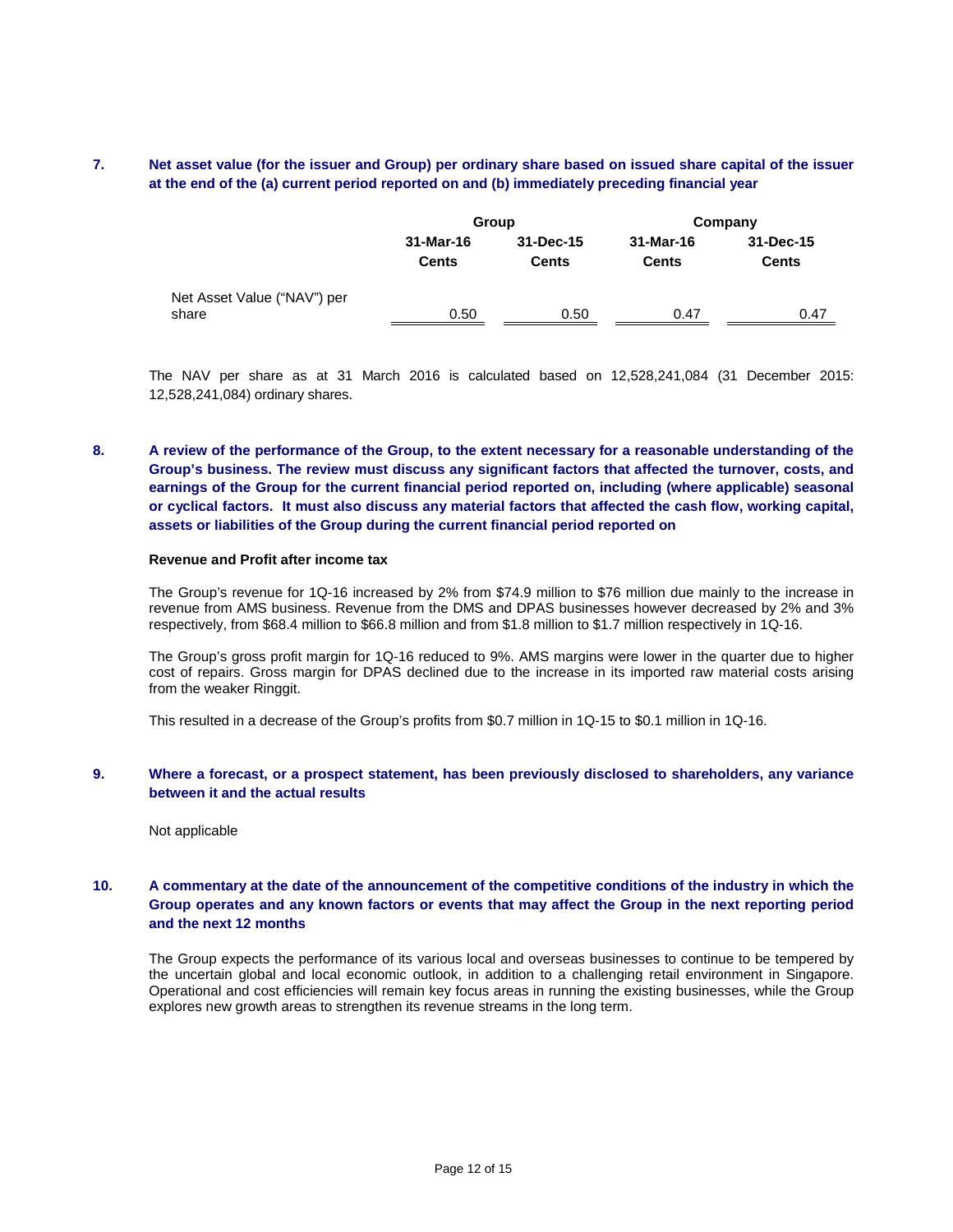## **11. Dividend**

## *(a) Current Financial Period Reported On*

Any dividend declared for the current financial period reported on?

None

### *(b) Corresponding Period of the Immediately Preceding Financial Year*

Any dividend declared for the corresponding period of the immediately preceding financial year?

None

### *(c) Date payable*

Not applicable

## *(d) Books closure date*

Not applicable

#### **12. If no dividend has been declared/recommended, a statement to that effect**

No dividend has been declared or recommended for the period.

## **13. Interested Person Transactions**

| Name of interested person    | Aggregate value of all          | Aggregate value of all   |
|------------------------------|---------------------------------|--------------------------|
|                              | interested person transactions  | interested person        |
|                              | during the financial year under | transactions conducted   |
|                              | review (excluding transactions  | under shareholders'      |
|                              | less than \$100,000 and         | mandate pursuant to Rule |
|                              | transactions conducted under    | 920 of the SGX Listing   |
|                              | shareholders' mandate           | Manual (excluding        |
|                              | pursuant to Rule 920 of the     | transactions less than   |
|                              | <b>SGX Listing Manual)</b>      | \$100,000                |
|                              |                                 |                          |
|                              | \$'000                          | \$'000                   |
|                              |                                 |                          |
| Pacific Organisation Pte Ltd |                                 |                          |
| - Rental expenses            | 111                             |                          |
|                              |                                 |                          |
|                              |                                 |                          |
|                              |                                 |                          |
|                              |                                 |                          |

Mr Ong Ghim Choon (Director and Chief Executive Officer of the Company) and his associate own a majority of the shares of Pacific Organisation Pte Ltd.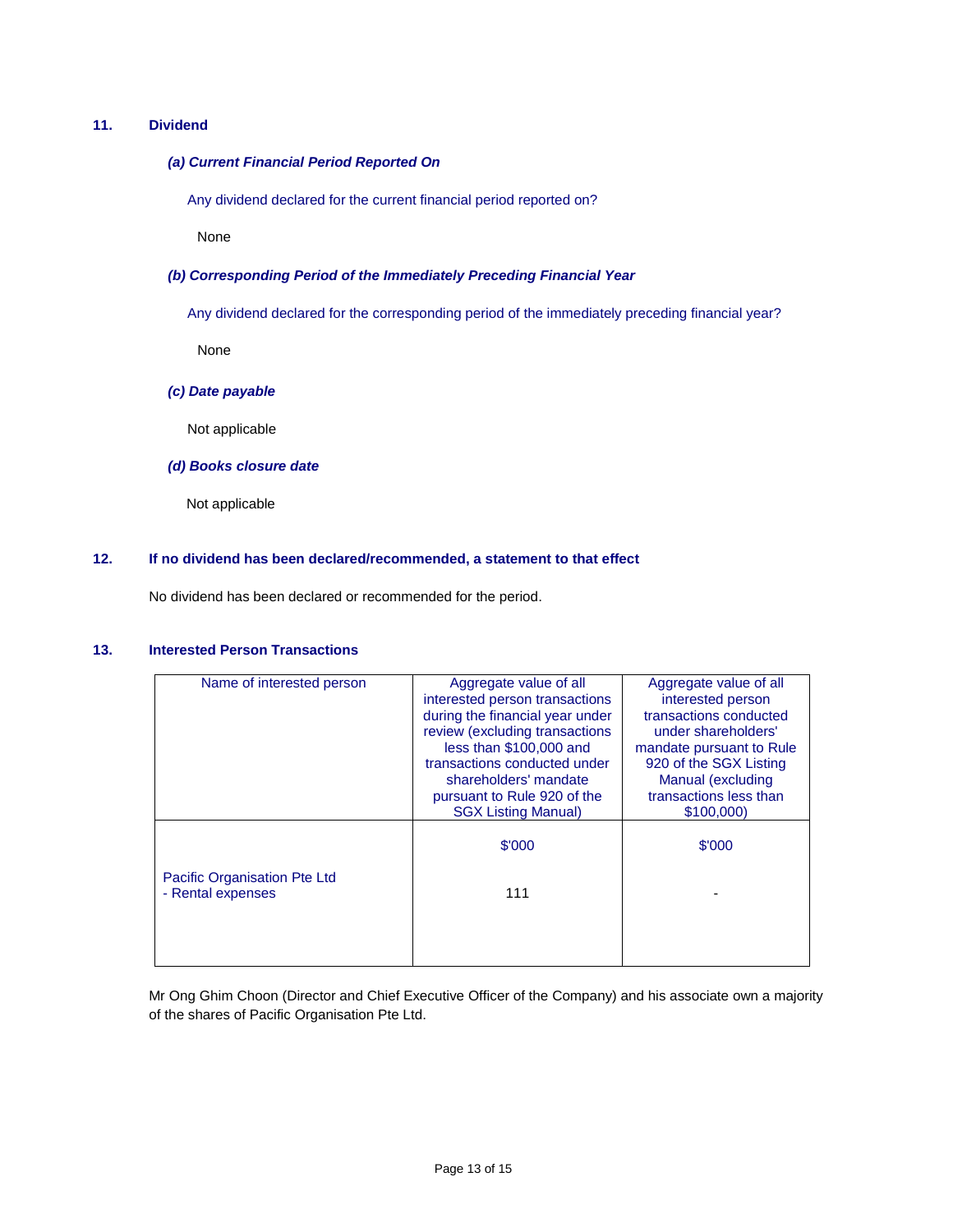## **14. Use of proceeds**

In 1Q-16, the Company did not utilize any proceeds from the conversion of warrants pursuant to the renounceable non-underwritten rights cum warrants issue undertaken by the Company in 2011.

As at 31 March 2016, the balance un-utilized proceeds were \$13,912,000.

# **15. Confirmation of Undertakings under Rule 720(1) of the Listing Manual**

The Company has procured undertakings from all its directors and executive officers (in the format set out in Appendix 7.7) under Rule 720(1) of the Mainboard Rules.

### **BY ORDER OF THE BOARD**

**Ong Ghim Choon Chief Executive Officer**

**12 May 2016**